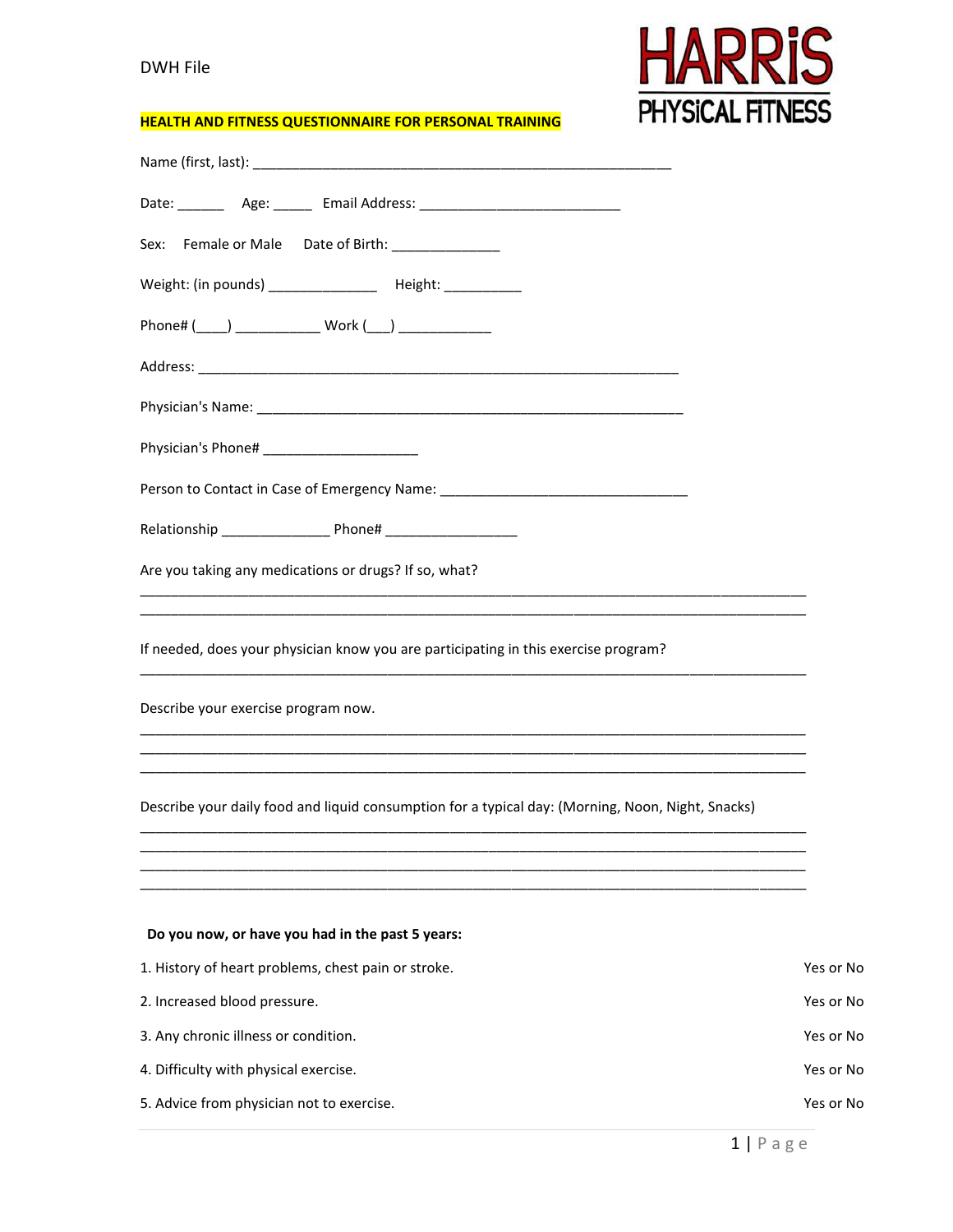## DWH File

| 6. Recent surgery (last 12 months).                                                                                             | Yes or No      |
|---------------------------------------------------------------------------------------------------------------------------------|----------------|
| 7. Pregnancy (now or within last 3 months).                                                                                     | Yes or No      |
| 8. History of breathing or lung problems.                                                                                       | Yes or No      |
| 9. Muscle, joint, or back disorder, or any previous injury still affecting you.                                                 | Yes or No      |
| 10. Diabetes or thyroid condition.                                                                                              | Yes or No      |
| 11. Cigarette smoking habit. (If so, # packs per/ day)                                                                          | Yes or No<br># |
| 12. Obesity (more than 20% over ideal body weight).                                                                             | Yes or No      |
| 13. Increased blood cholesterol.                                                                                                | Yes or No      |
| 14. History of heart problems in immediate family.                                                                              | Yes or No      |
| 15. Hernia, or any condition that may be aggravated by<br>lifting weights.                                                      | Yes or No      |
| 16. Rapid or runaway heartbeat.                                                                                                 | Yes or No      |
| 17. Skipped heartbeat.                                                                                                          | Yes or No      |
| 18. Rheumatic fever.                                                                                                            | Yes or No      |
| 19. Has your doctor ever said your blood pressure was too<br>high?                                                              | Yes or No      |
| 20. Shortness of breath w/ or w/out exercise                                                                                    | Yes or No      |
| 21. Phlebitis or embolism.                                                                                                      | Yes or No      |
| 22. Stroke.                                                                                                                     | Yes or No      |
| 23. Do you frequently have pains in your heart and chest?                                                                       | Yes or No      |
| 24. Has your physician ever said you have heart trouble?                                                                        | Yes or No      |
| 25. Do you often feel faint or have spells of severe<br>dizziness?                                                              | Yes or No      |
| 26. Are you over age 65 and not accustomed to vigorous<br>exercise?                                                             | Yes or No      |
| 27. Are you unaccustomed to vigorous exercise?                                                                                  | Yes or No      |
| 28. Has your doctor ever told you that you have a bone or<br>joint problem that has been or could be made worse by<br>exercise? | Yes or No      |
| 29. Recent hospitalization for any cause. List Specifics:                                                                       | Yes or No      |
| 30. Orthopedic problems (including arthritis). List                                                                             | Yes or No      |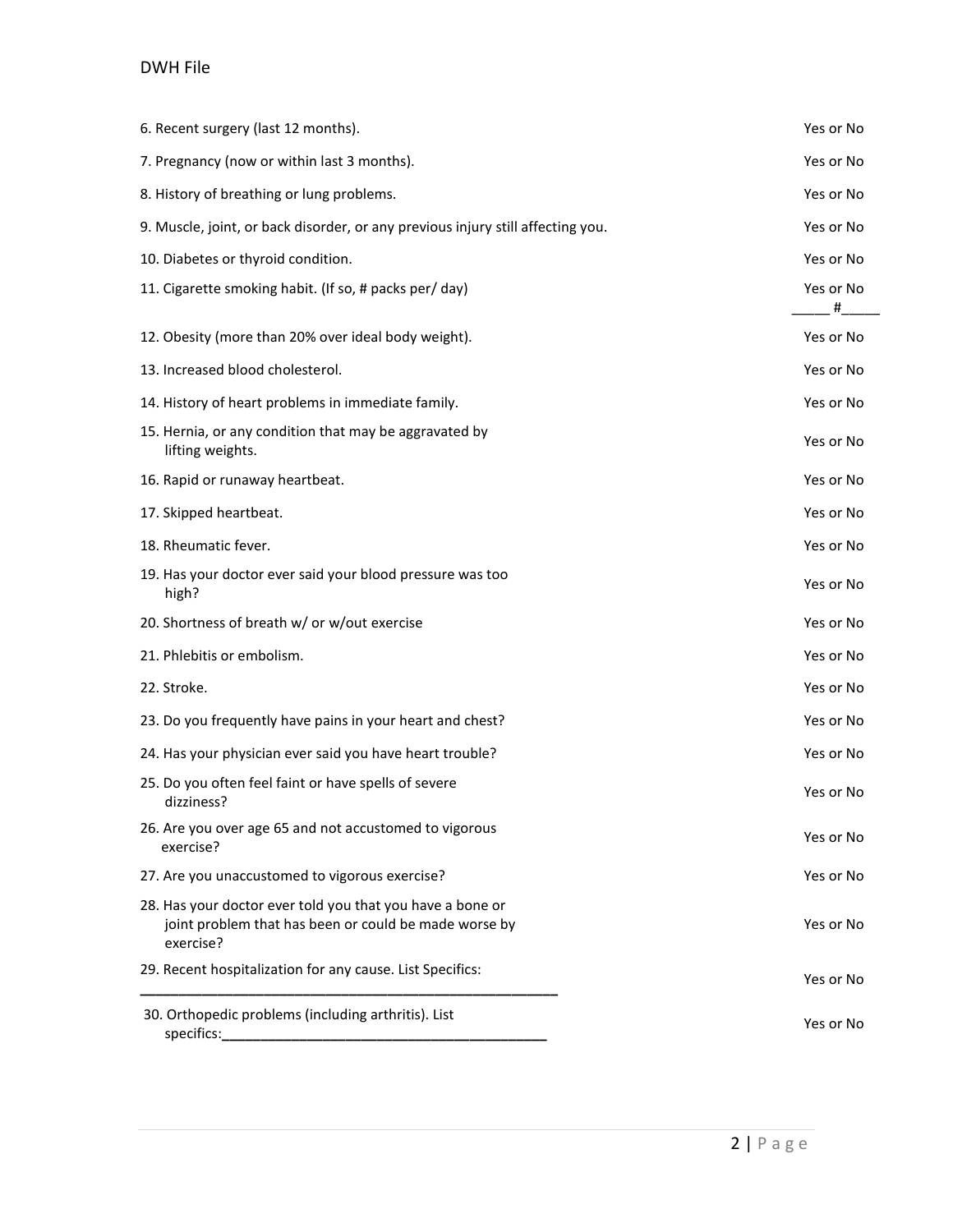## DWH File

Please explain any question answered 'yes' listed above.

| What types of exercise interest you?                                         |  |                                                                                                                |  |
|------------------------------------------------------------------------------|--|----------------------------------------------------------------------------------------------------------------|--|
| Training _______ Stationary Biking ________ Racquetball _______ Tennis _____ |  | Walking 1.000 Malking 1.000 Minming 1.000 Minming 2.000 Mycling 2.000 Minming 2.000 Minming 2.000 Minming 2.00 |  |
|                                                                              |  |                                                                                                                |  |
| What are your goals pertaining to physical fitness?                          |  |                                                                                                                |  |
|                                                                              |  |                                                                                                                |  |
|                                                                              |  | If applicable, in your opinion, what did your past personal trainer(s) do right and wrong?                     |  |
|                                                                              |  |                                                                                                                |  |
|                                                                              |  | What is your primary objective in hiring a personal trainer or participating in boot camp?                     |  |
|                                                                              |  |                                                                                                                |  |
| What days and times do you prefer to exercise (PERSONAL TRAINING ONLY)?      |  |                                                                                                                |  |
| mental, emotional, and social, etc.).                                        |  | What obstacles do you face in achieving your fitness goals? Please include all realms of life (physical,       |  |
|                                                                              |  |                                                                                                                |  |
| goals?                                                                       |  | Do your friends, family, and/or significant other support your decision to attain your physical fitness        |  |
|                                                                              |  |                                                                                                                |  |
|                                                                              |  |                                                                                                                |  |